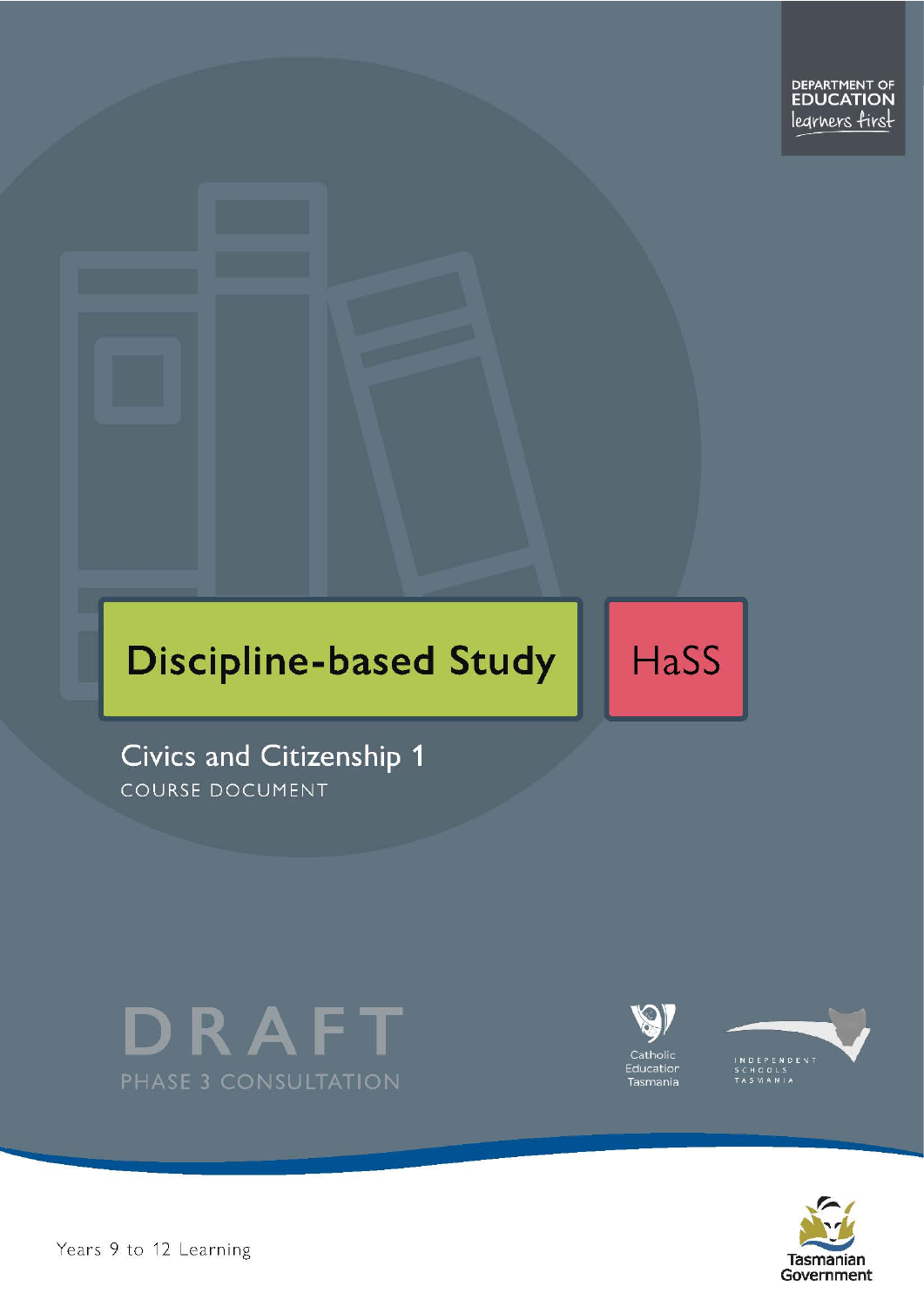# Table of Contents

Phase 3 Consultation Draft Published: March 2021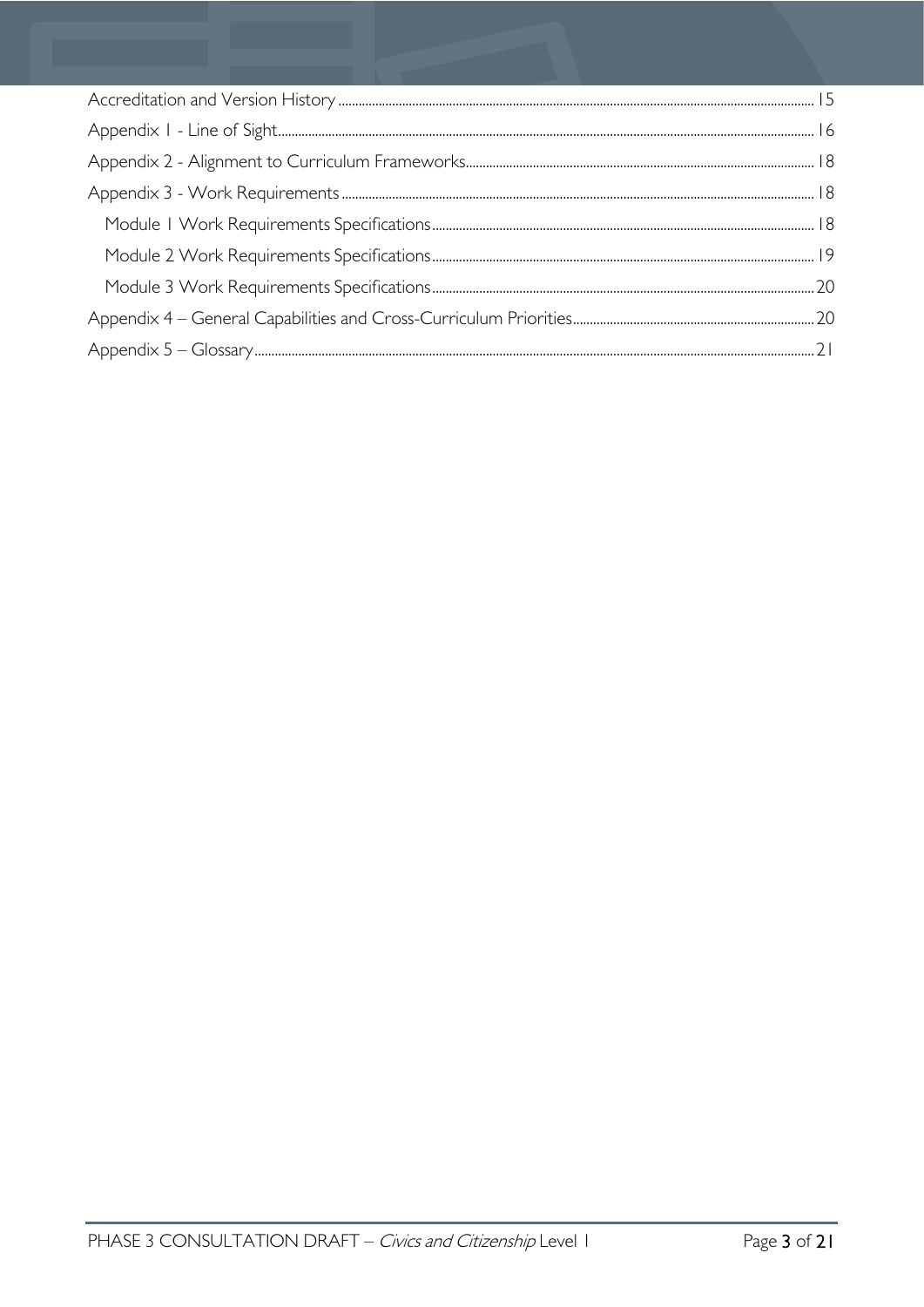# <span id="page-3-0"></span>Civics and Citizenship, 150 hours – Level 1

This course is the Level 1 component of a range of HASS programs.

# <span id="page-3-1"></span>Aims

The purpose of Years 9 to 12 [Education](https://publicdocumentcentre.education.tas.gov.au/library/Shared%20Documents/Years-9-to-12-Education-Framework.pdf) is to enable all students to achieve their potential through Years 9 to 12 and beyond in further study, training or employment.

Years 9 to 12 Education enables: Personal Empowerment, Cultural Transmission, Preparation for Citizenship and Preparation for Work.

This course supports the principles of Access, Agency, Excellence, Balance, Support and Achievement as part of a range of programs that enables students to access a diverse and highly flexible range of learning opportunities suited to their level of readiness, interests and aspirations.

Courses aligned to the Years 9 to 12 Curriculum [Framework](https://publicdocumentcentre.education.tas.gov.au/library/Shared%20Documents/Education%209-12%20Frameworks%20A3%20WEB%20POSTER.pdf) belong to one of the five focus areas of Discipline-based Study, Transdisciplinary Projects, Professional Studies, Work-based Learning and Personal Futures.

Civics and Citizenship Level I is a Discipline-based course.

# <span id="page-3-2"></span>Focus Area – Discipline-based Study

Discipline-based Study includes content, core concepts and big ideas; enabling deep knowledge and understanding of the content and the application of what is learned. Students consider accepted key disciplinary knowledge, apply distinctive ways of thinking and become increasingly independent learners. They use methodologies specific to the discipline to explore and strengthen their understanding of key concepts and develop deep knowledge, skills and understanding.

Discipline-based Study courses have three key features that guide teaching and learning:

- specialist knowledge
- theories and concepts and
- methodology and terminology.

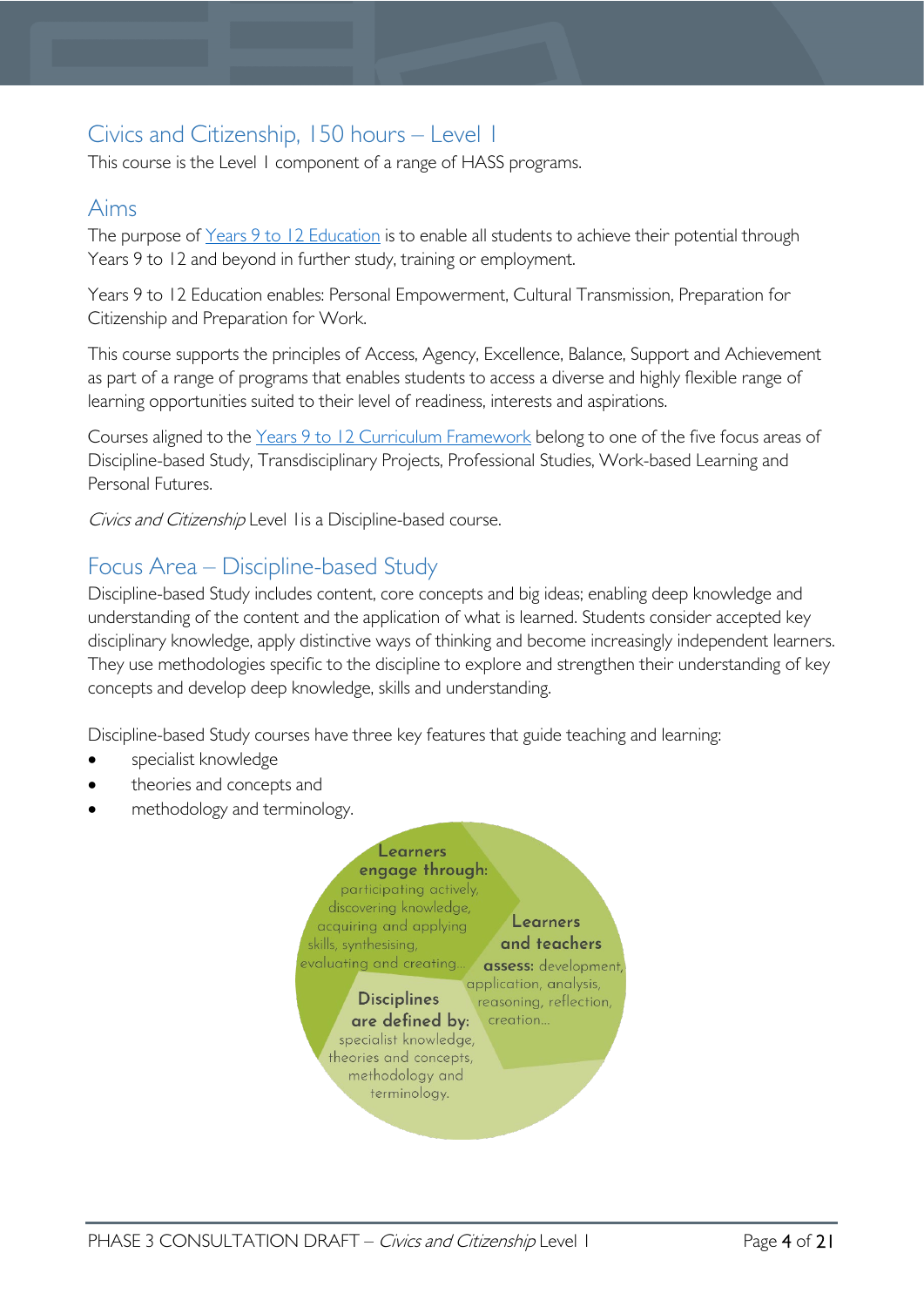In this course learners will do this by accessing the relevant level of knowledge from the discipline of Politics/Civic Studies. Learners will engage with fundamental concepts from the discipline around democratic decision making and active citizenship; and be exposed to some specialist theoretical knowledge about government systems and globalisation. Discipline methodology such as participatory research, active political engagement, practising community involvement and exercising personal responsibility will be reflected through the inquiry and applied learning foci of the course.

# <span id="page-4-0"></span>Rationale

Civics and Citizenship Level 1 provides opportunities for developing Personal Empowerment, Cultural Transmission and Preparation for Citizenship. It provides Level 1 access to a number of HASS programs of learning, including those in *Legal Studies, Global Futures* and the planned program in Community and Society. The course is designed to consolidate the knowledge, understanding, skills and confidence required to participate fully in Australia's democratic system of government, to engage fully in their own communities, and to work collaboratively and respectfully with others in the pursuit of shared goals. A further focus of the course is to develop the confidence, judgement, responsibility and civic engagement of learners; and to enhance these personal qualities through student agency in the selection of personal interest projects of applied work in each of the three modules.

# <span id="page-4-1"></span>Integration of General Capabilities and Cross-Curriculum Priorities

The general capabilities addressed specifically in this course are:

- Critical and creative thinking  $\mathbb{C}$
- Personal and social capability  $\ddot{\bullet}$

The cross-curriculum priorities enabled through this course are:

- Aboriginal and Torres Strait Islander Histories and Cultures
- Asia and Australia's Engagement with Asia  $AA$
- Sustainability  $\triangleq$

# <span id="page-4-2"></span>Course Description

Civics and Citizenship Level 1 reflects important aims of Civics Education. It develops:

- 1. the knowledge and skills necessary for participation in Australia's democratic system
- 2. the knowledge and skills required to participate actively and enjoyably as a local and global citizen.

There are four main topics in the course:

- Australia's democratic system
- Australia and the World
- **Citizenship**
- Belonging and Diversity.

These topics are linked through the three modules by a strong focus on applied learning and assessment.

The theme 'opportunities and obligations' also runs through all modules. This theme encourages learners to consider how their learning will have an impact on themselves and their communities in the future.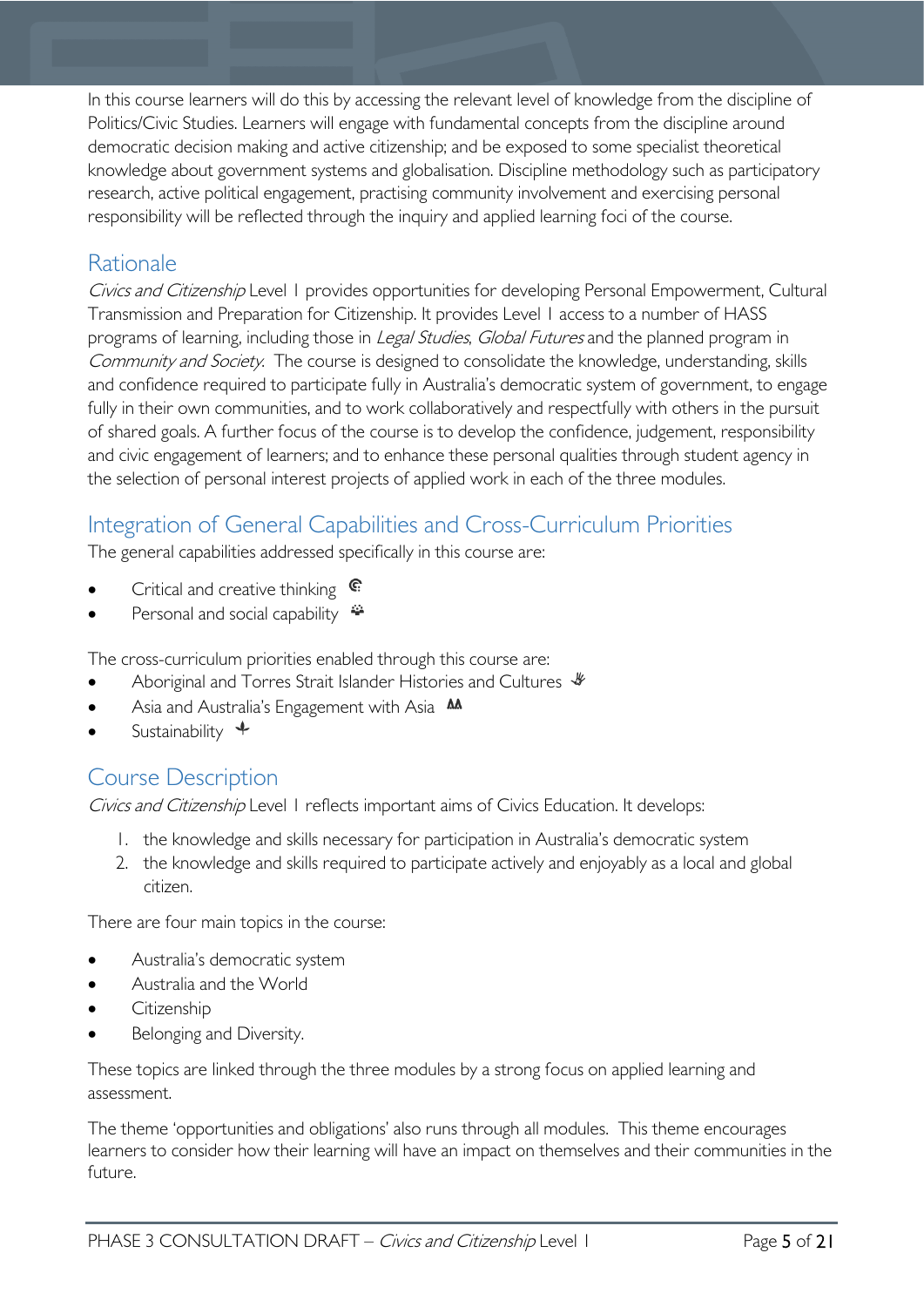# <span id="page-5-0"></span>Pathways

- o This course reflects and builds upon the 7-10 HASS Civics and Citizenship Australian Curriculum
- o Civics and Citizenship Level 1 provides the Level 1 of the HASS Legal Studies program, the HASS Global Futures program and a pathway to other TASC accredited courses within HASS Civics and Citizenship learning programs.

## <span id="page-5-1"></span>Course Requirements

- There are no pre-requisites for *Civics and Citizenship* Level1.
- Learners undertaking the course will need to work with other learners at times.
- Internet and device access is essential for some parts of the course.

# <span id="page-5-2"></span>Course Structure, Delivery and Progression

### <span id="page-5-3"></span>Structure

This course consists of three 50-hour modules.

Modules available Core Module 1: Australia's democratic system and me Core Module 2: Communities and us Core Module 3: Belonging, citizenship and diversity



### <span id="page-5-4"></span>**Delivery**

The three modules should be delivered in order (1, 2, 3)

### <span id="page-5-5"></span>Developmental Progression

At both the module and course level the learner is introduced to and builds upon key ideas, concepts, skills, knowledge and understanding leading to performance of understanding reflected in the work requirements.

Individual modules have a developmental progression that introduces, builds upon and culminates in a performance of understanding in the work requirements. Between modules there is also a developmental progression that leads to a culminating performance of understanding in the final work requirements.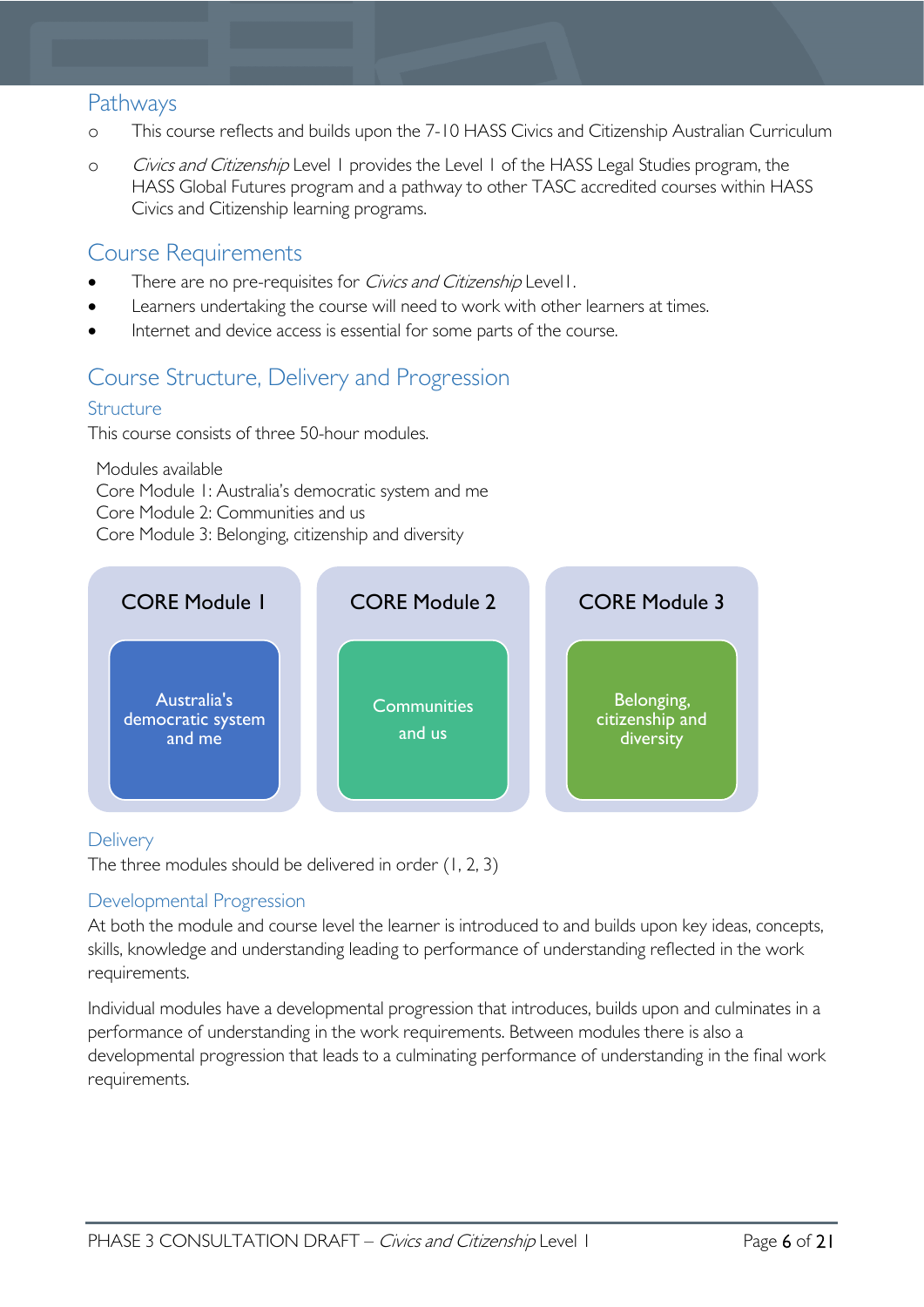# <span id="page-6-0"></span>Module 1 – Australia's democratic system and me

### <span id="page-6-1"></span>Module 1 Learning Outcomes

On successful completion of this module, learners will be able to:

- 1. communicate purposefully and appropriately about Civics and Citizenship
- 2. apply fundamental metacognitive skills and self-management processes individually and cooperatively
- 3. identify or explain key aspects of diversity in Australia's communities and its relationship with the rest of the world
- 4. explain and apply aspects of Australia's democratic system.

### <span id="page-6-2"></span>Module 1 Content

### Practical engagement

This course is designed to practically engage learners with their learning. In this module the practical engagement will include mirroring democratic decision making and processes in learning activities, along with 'getting involved' in real world democratic systems where possible.

### Opportunities and obligations

The specific information and detail selected to expand upon the key knowledge points of this Module should be explicit about the authentic opportunities and obligations that are part of belonging to a democracy. Learners should also be asked to consider whether these opportunities and obligations are the same for all. In this Module, learners must be exposed to the specific factual knowledge that will enable them to understand key features of Australia's democratic system and to participate confidently in that system.

### Key knowledge

Learners should be exposed to specialist knowledge and concepts associated with the system of government, civic involvement in the community and global citizenship. There is an expectation that learners will be able to respond appropriately to key terminology.

- Democracy and me
	- voting: what to do and why it is important
	- my representatives: who they are, their role and their responsibility
	- democracy and diversity: barriers to participation and benefits of diverse representation
- Understanding government
	- rules and laws: what they are, why we need them, and issues of fairness
	- the three levels of government and what they are responsible for
	- resource management: unlimited wants and limited resources.
- Understanding the law
	- criminal law: what it is and how it relates to young people
	- consumer protection and young people
	- interacting with the law as a private citizen.

#### Key skills

Learners should be involved in the disciplinary methods of participatory research and active political engagement as well as practising community involvement and personal responsibility. These entail forms of communication such as conducting surveys, casting a vote and writing letters, along with metacognitive skills such as collaborative contribution and self-regulation.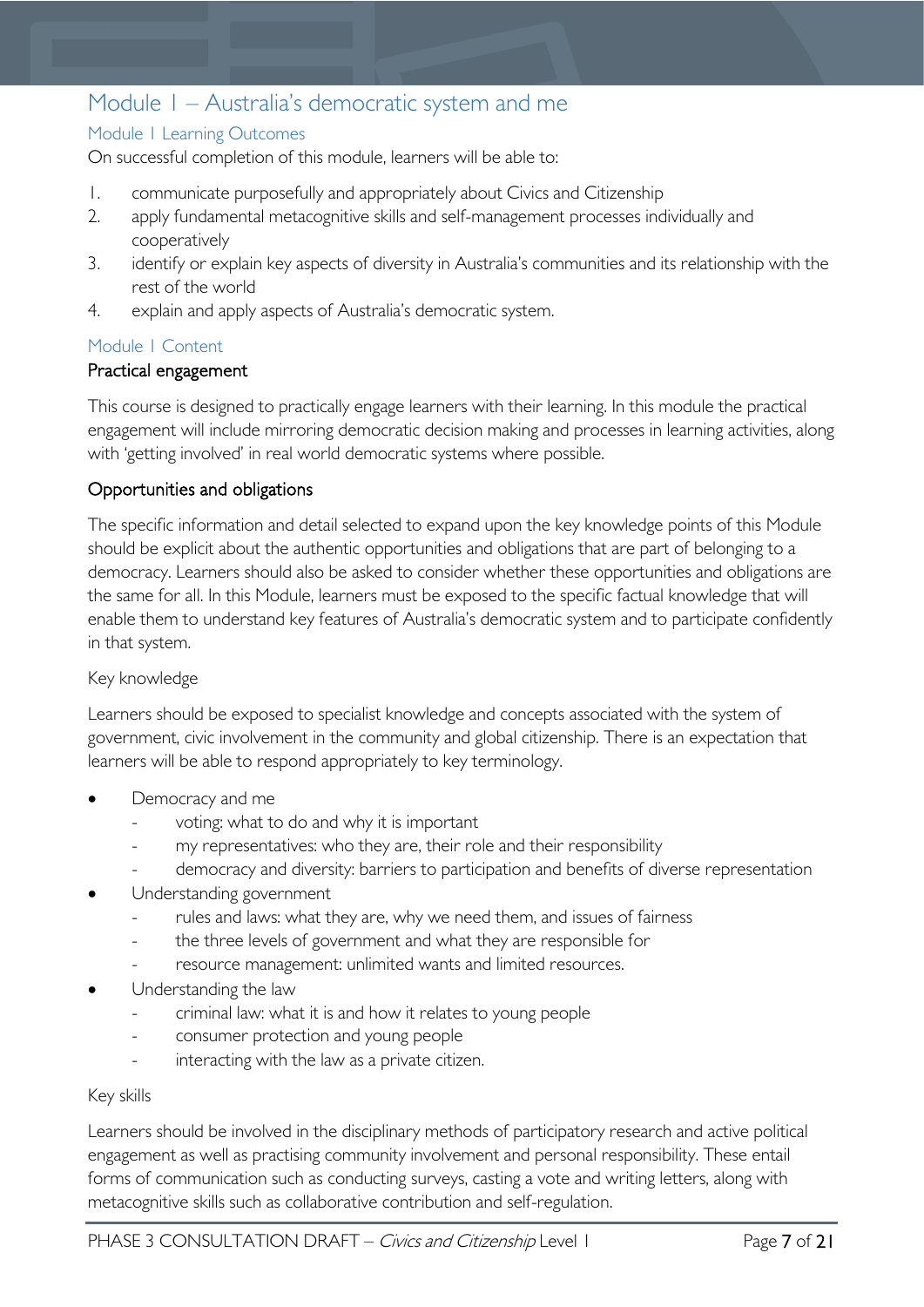- Communication
	- purposeful communication aligned to the forms of communication used
	- conventions aligned to the forms of communication and research used
	- terminology associated with key features of Australia's democratic system.

#### **Metacognition**

- planning for success
- reflecting on progress
- responding and adjusting.

#### <span id="page-7-0"></span>Module 1 Work Requirements

The work requirements of a course are processes, products or performances that provide a significant demonstration of achievement that is measurable against the course's standards. Work requirements need not be the sole form of assessment for a module.

This module includes 1 folio work requirement.

See Appendix 3 for summary of Work Requirement specifications for this course.

#### <span id="page-7-1"></span>Module 1 Assessment

This module will assess criteria 1, 2, 3, 4.

# <span id="page-7-2"></span>Module 2 – Communities and me

#### <span id="page-7-3"></span>Module 2 Learning Outcomes

On successful completion of this module, learners will be able to:

- 1. communicate purposefully and appropriately about Civics and Citizenship
- 2. apply fundamental metacognitive skills and self-management processes individually and cooperatively
- 3. identify or explain key aspects of diversity in Australia's communities and its relationship with the rest of the world
- 5. explain and apply fundamental knowledge about local, national and global communities to real life scenarios that reflect their own lives.

#### <span id="page-7-4"></span>Module 2 Content

#### Practical engagement

This course in designed to practically engage learners with their learning. In this module the practical engagement will include working on learning activities as communities of learners, along with 'getting involved' with real world community groups as often as practical and possible.

### Opportunities and obligations

The specific information and detail selected to expand upon the key knowledge points of this Module should be explicit about the authentic and plentiful opportunities and obligations that are part of belonging to communities. Learners should also be asked to consider whether these opportunities and obligations are the same for all. In this Module, broad understanding and practical experience of the benefits of belonging and contributing to community will enable learners to develop an appreciation of communities and build lifelong capacity to participate in and contribute to them.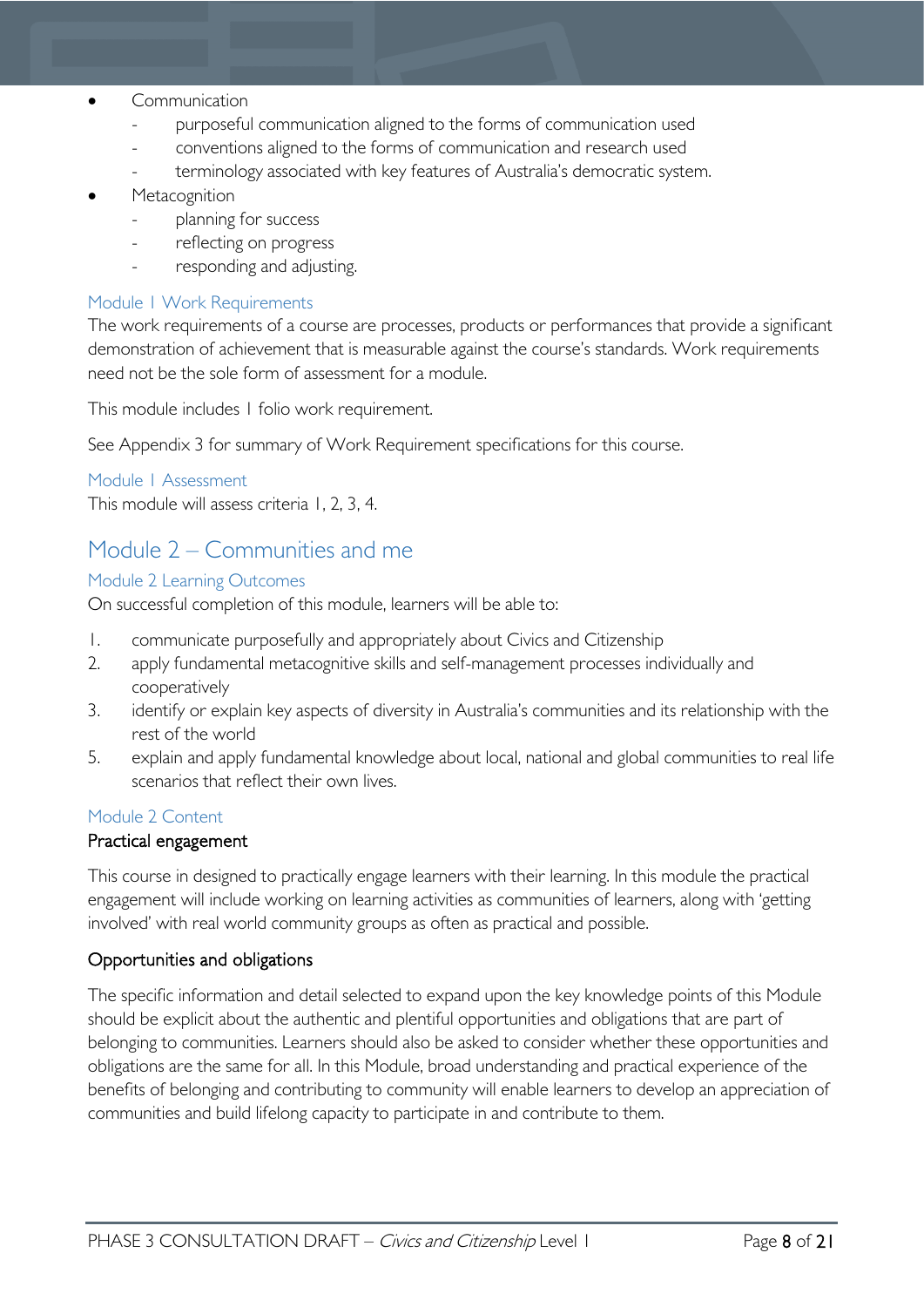#### Key knowledge

Learners should be exposed to specialist knowledge and concepts associated with the system of government, civic involvement in the community and global citizenship where relevant. Details, examples and illustrations should be drawn from the local context and from the experience and interests of teachers and learners. There is an expectation that learners will be able to respond appropriately to key terminology.

- Local Communities; access and inclusion
	- formal and informal communities
	- sporting and cultural communities
	- volunteering.
- National Identity
	- what and who is a citizen? Who is not?
	- what and who is 'an Australian'?
	- Australia and the world.
- Global Communities
	- formal relationships such as sister cities
	- 'not for profits'
	- global citizens and the law.

#### Key skills

Learners should be involved in the disciplinary methods of participatory research and active political engagement as well as practising community involvement and personal responsibility. These entail forms of communication such as conducting surveys, writing letters, and completing forms such as membership applications; along with metacognitive skills such as collaborative contribution and selfregulation.

- Communication:
	- purposeful communication aligned to the forms of communication used
	- conventions aligned to the forms of communication and research used
	- terminology associated with formal and informal community membership.
- **Metacognition** 
	- planning for success
	- reflecting on progress
	- responding and adjusting.

#### <span id="page-8-0"></span>Module 2 Work Requirements

The work requirements of a course are processes, products or performances that provide a significant demonstration of achievement that is measurable against the course's standards. Work requirements need not be the sole form of assessment for a module.

This module includes 1 folio work requirement.

See Appendix 3 for summary of Work Requirement specifications for this course.

#### <span id="page-8-1"></span>Module 2 Assessment

This module will assess criteria 1, 2, 3, 5.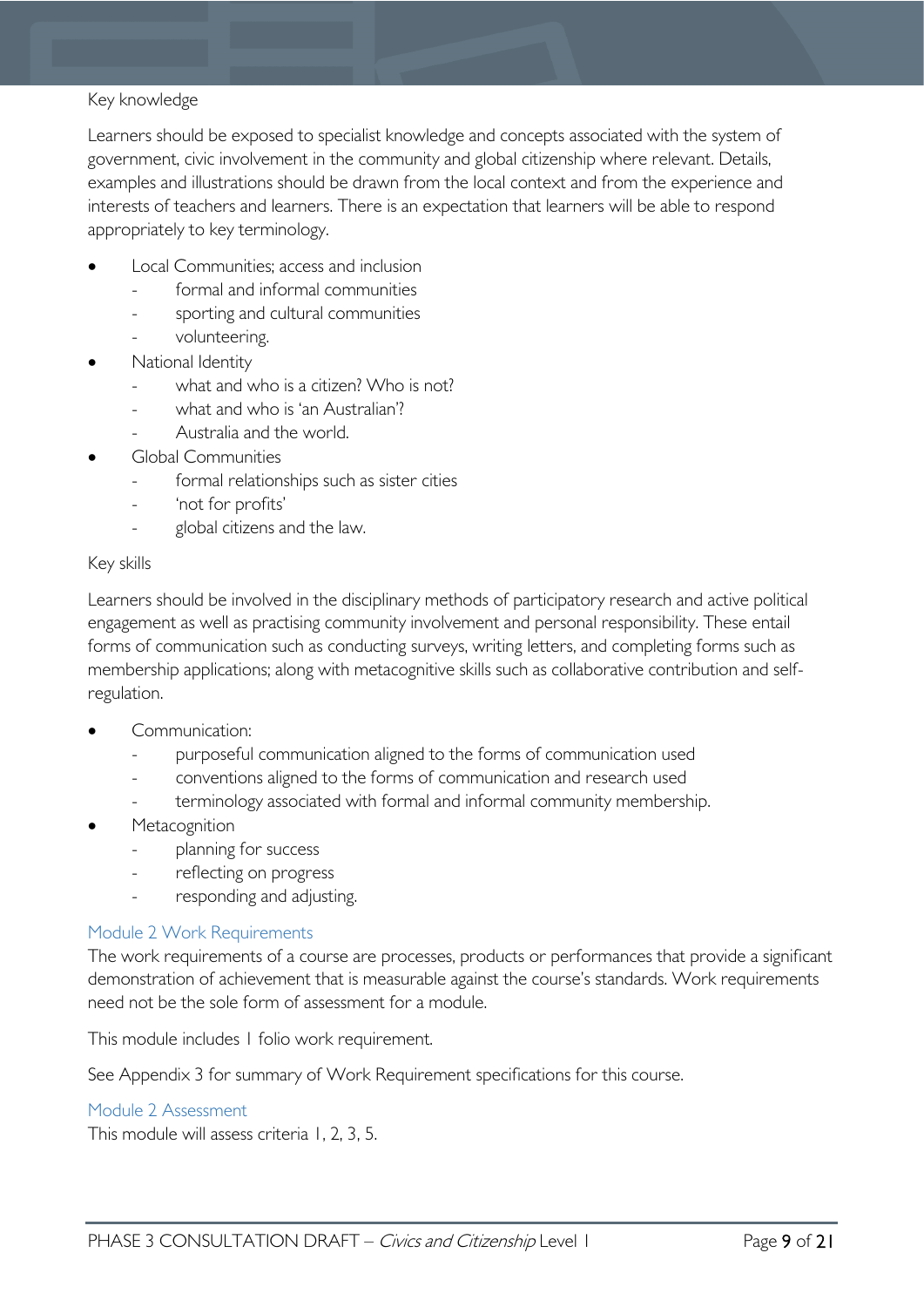# <span id="page-9-0"></span>Module 3 – Belonging, citizenship and diversity

### <span id="page-9-1"></span>Module 3 Learning Outcomes

On successful completion of this module, learners will be able to:

- 1. communicate purposefully and appropriately about Civics and Citizenship
- 2. apply fundamental metacognitive skills and self-management processes individually and cooperatively
- 3. identify or explain key aspects of diversity in Australia's communities and its relationship with the rest of the world
- 6. participate with others in Australia's democratic system and local and global communities.

#### <span id="page-9-2"></span>Module 3 Content

#### Practical engagement

This course in designed to practically engage learners with their learning. In this mMajor - the criteria listed do not match the order of the criteria and standards table (this results from an introduced rule that the common criteria had to be 1, 2 and 3. The order had been fixed in the Module section and the criteria/standards table but not the list at the beginning of the criteria section). The criterion in the list at number 3 should be number 4. The criterion in the list at number 4 should be 5. The criterion in the list at number 5 should be 6. The criterion in the list at number 6 should be number 3. For reference, the criteria/standards table has the criteria numbered correctly.

odule the practical engagement will include participating democratically in learning activities and completing a collaborative project, along with 'getting involved' with real world communities as often as practical and possible.

#### Opportunities and obligations

The specific information and detail selected to expand upon the key knowledge points of this Module should be explicit about the authentic and plentiful opportunities and obligations that are part of belonging to communities. Learners should also be asked to consider whether these opportunities and obligations are the same for all. In this Module, broad understanding and experience of the benefits of practical involvement with others will enable learners to develop an appreciation of and lifelong capacity for local and global citizenship.

#### Key knowledge

Learners should be exposed to specialist knowledge and concepts associated with the system of government, civic involvement in the community and global citizenship where relevant. Details, examples and illustrations should be drawn from an authentic context and from the experience and interests of teachers and learners. There is an expectation that learners will be able to respond appropriately to key terminology.

- Joining and belonging
	- how to join social, political and community groups
	- belonging and active citizenship; the opportunities and obligations they bring
	- inclusion; inclusive groups and inclusive behaviours.
- **Diversity** 
	- diverse identities
	- diverse perspectives
	- appreciating diversity.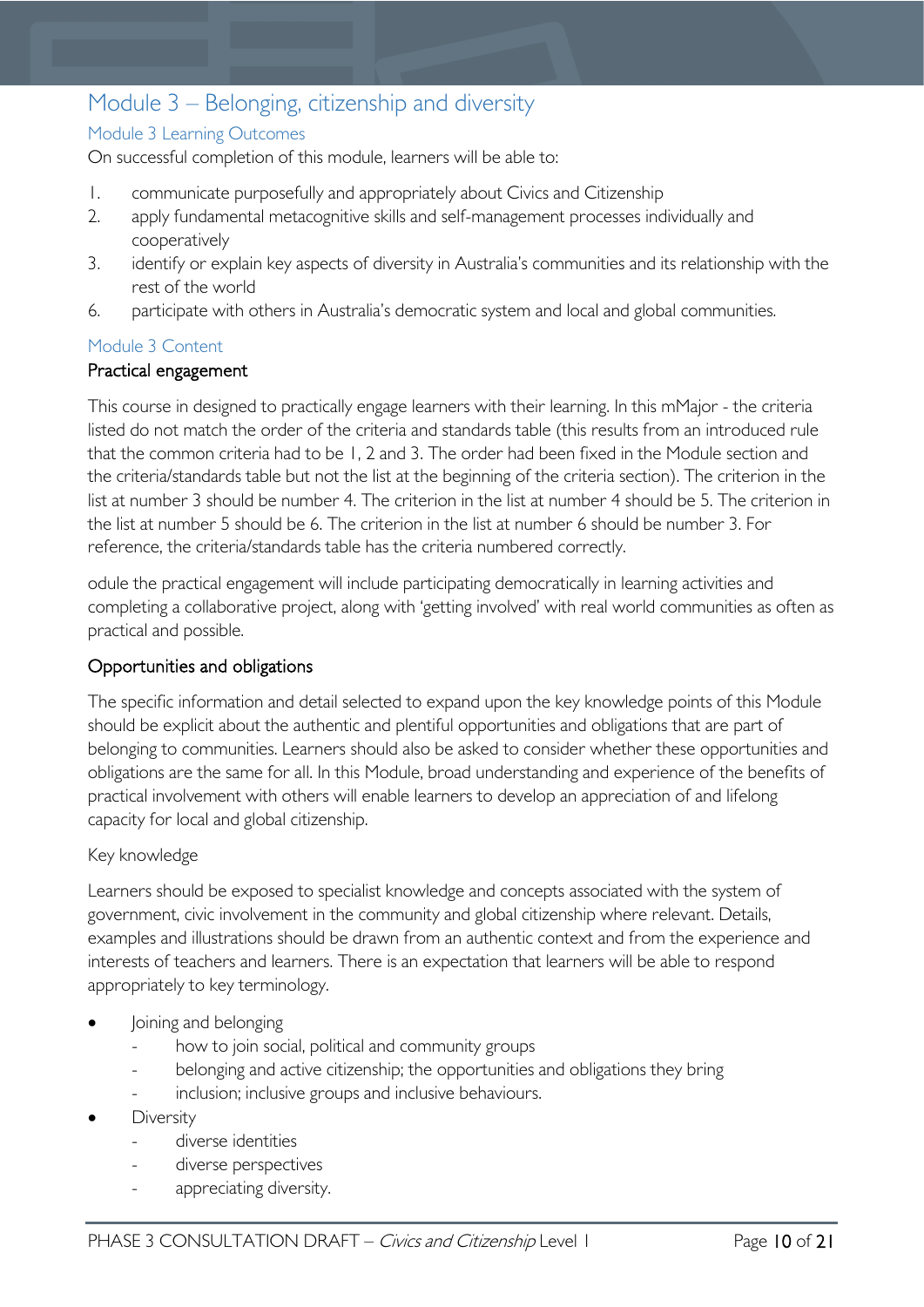- Getting involved
	- getting started on a project
	- initiating change and sticking with it
	- sustainable action and relationships.

#### Key skills

Learners should be involved in the disciplinary methods of participatory research and active political engagement as well as practising community involvement and personal responsibility. These entail forms of communication such as conducting surveys, writing letters, and completing forms such as membership applications, along with metacognitive skills such as collaborative contribution and selfregulation.

- Communication:
	- purposeful communication aligned to the forms of communication used
	- conventions aligned to the forms of communication, research methods and mode of action used
	- terminology associated with formal and informal community membership and citizenship.
- **Metacognition** 
	- planning for success
	- reflecting on progress
	- responding and adjusting.

#### <span id="page-10-0"></span>Module 3 Work Requirements

The work requirements of a course are processes, products or performances that provide a significant demonstration of achievement that is measurable against the course's standards. Work requirements need not be the sole form of assessment for a module.

This module includes 1 extended response work requirement.

See Appendix 3 for summary of Work Requirement specifications for this course.

#### <span id="page-10-1"></span>Module 3 Assessment

This module will assess criteria 1, 2, 3, 6.

### <span id="page-10-2"></span>Assessment

Criterion-based assessment is a form of outcomes assessment that identifies the extent of learner achievement at an appropriate end-point of study. Although assessment – as part of the learning program – is continuous, much of it is formative, and is done to help learners identify what they need to do to attain the maximum benefit from their study of the course. Therefore, assessment for summative reporting to TASC will focus on what both teacher and learner understand to reflect endpoint achievement.

The standard of achievement each learner attains on each criterion is recorded as a rating 'A', 'B', or 'C', according to the outcomes specified in the standards section of the course.

A 't' notation must be used where a learner demonstrates any achievement against a criterion less than the standard specified for the 'C' rating.

A 'z' notation is to be used where a learner provides no evidence of achievement at all.

Internal assessment of all criteria will be made by the provider. Providers will report the learner's rating for each criterion to TASC.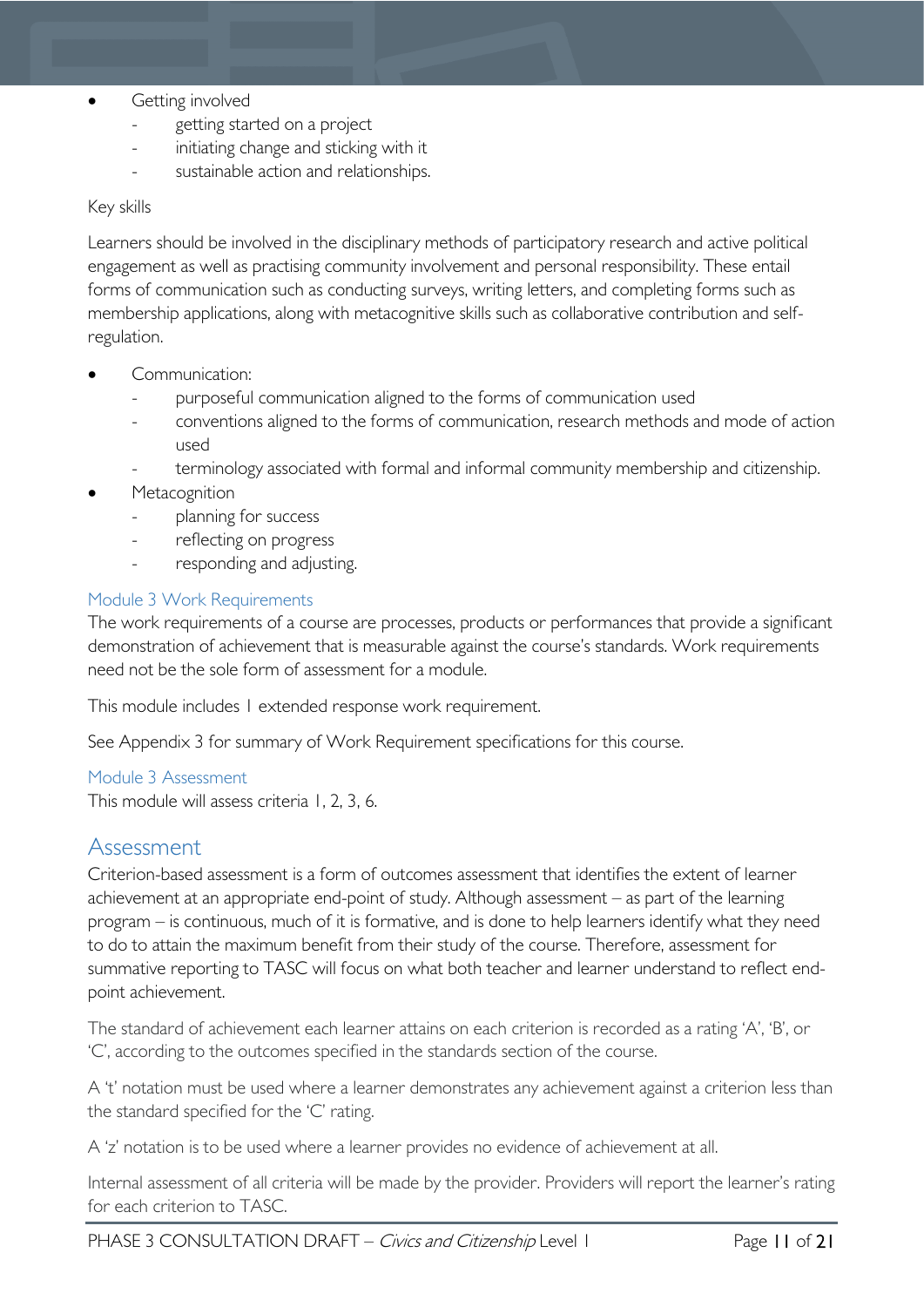<span id="page-11-0"></span>Criteria

|                      | Module 1  | Module 2 | Module 3 | Notes                                                                         |
|----------------------|-----------|----------|----------|-------------------------------------------------------------------------------|
| Criteria<br>Assessed | , 2, 3, 4 | ,2,3,5   | ,2,3,6   | Three common criteria in all<br>modules and one focus<br>criterion per module |

The assessment for *Civics and Citizenship* Level 1 will be based on the degree to which the learner can:

- 1. select and apply communication tools and protocols
- 2. select and apply metacognitive and cooperative skills
- 3. examine aspects of diversity and how they impact upon Australian and global citizens
- 4. demonstrate knowledge and understanding of Australia's democratic system
- 5. apply knowledge and understanding of local, national and global communities
- 6. demonstrate capacity to participate with others in Australia's democratic system and communities

#### <span id="page-11-1"></span>**Standards**

Criterion 1: select and apply communication tools and protocols

| Rating C                                                                                         | Rating B                                                                     | Rating A                                                                                                                           |
|--------------------------------------------------------------------------------------------------|------------------------------------------------------------------------------|------------------------------------------------------------------------------------------------------------------------------------|
| uses nominated                                                                                   | uses nominated                                                               | uses nominated                                                                                                                     |
| communication formats                                                                            | communication formats to                                                     | communication formats in                                                                                                           |
|                                                                                                  | convey meaning                                                               | meaningful targeted                                                                                                                |
|                                                                                                  |                                                                              | communication                                                                                                                      |
| identifies a range of<br>terminology associated with<br>Australia's democracy and<br>communities | uses terminology associated<br>with Australia's democracy<br>and communities | uses a range of terminology<br>associated with Australia's<br>democracy and communities<br>in meaningful targeted<br>communication |
| identifies communication<br>conventions.                                                         | uses nominated<br>communication conventions.                                 | uses communication<br>conventions in meaningful<br>targeted communication.                                                         |

Criterion 2: select and apply metacognitive and cooperative skills

| Rating C                       | Rating B                       | Rating A                      |
|--------------------------------|--------------------------------|-------------------------------|
| participates in the            | contributes to the             | contributes to the            |
| development of learning        | development of learning        | development and revision of   |
| goals and plans for self and   | goals and plans for self and   | learning plans for self and   |
| others                         | teams or groups                | others                        |
| participates in the monitoring | participates in the monitoring | contributes to the monitoring |
| of learning progress           | and evaluation of learning     | and evaluation of learning    |
|                                | progress                       | plans of self and others      |
| participates in the            | contributes to the             | works towards long term       |
| achievement of learning goals. | achievement of learning goals. | learning goals.               |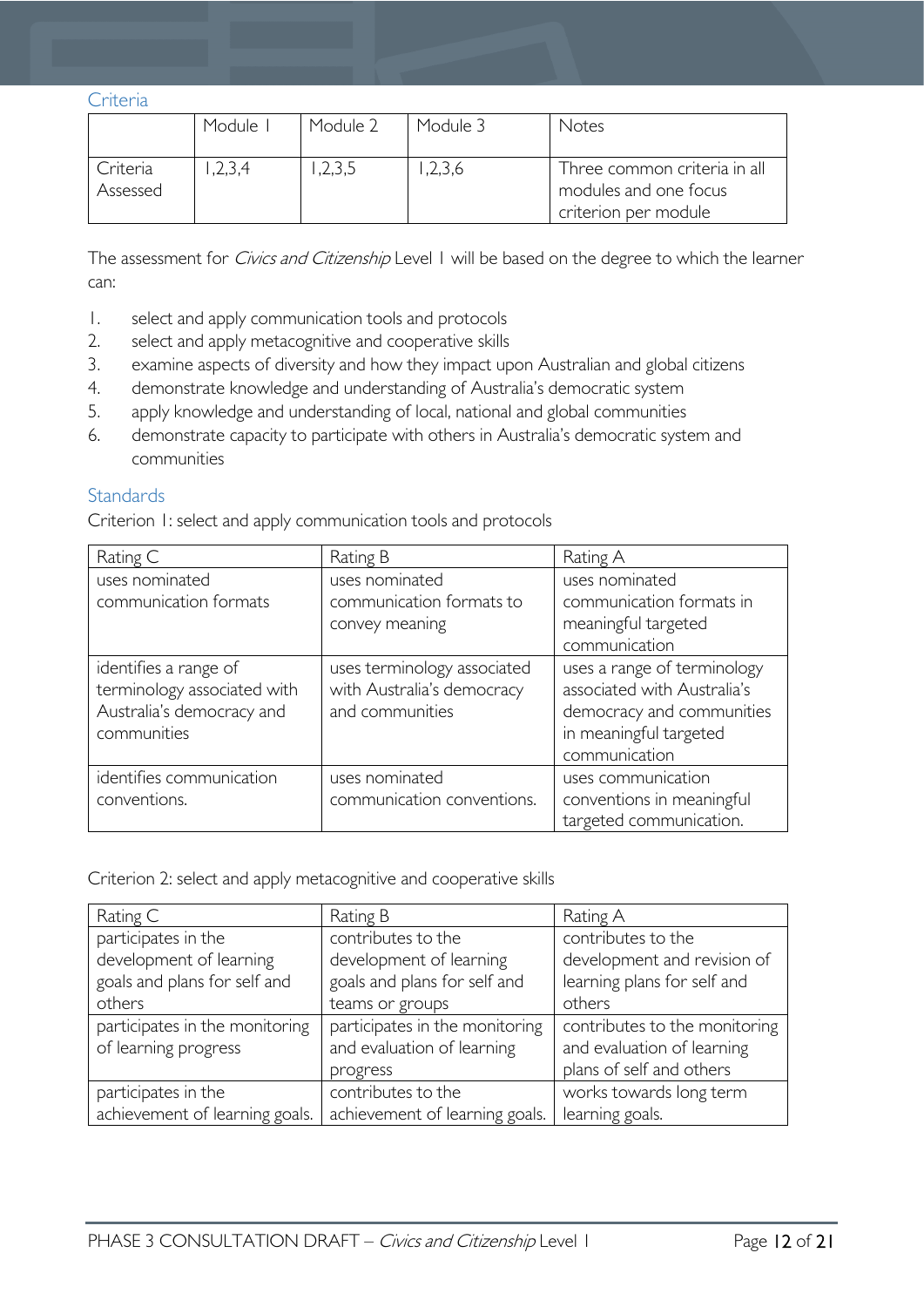Criterion 3: examine aspects of diversity as they impact upon Australian and global citizens

| Rating C                                                                                   | Rating B                                                                                                                                            | Rating A                                                                                                                                              |
|--------------------------------------------------------------------------------------------|-----------------------------------------------------------------------------------------------------------------------------------------------------|-------------------------------------------------------------------------------------------------------------------------------------------------------|
| identifies experiences of<br>Australian democracy and<br>community life                    | identifies and describes<br>similarities and differences in<br>a range of people's<br>experiences of Australian<br>democracy and community<br>life. | describes and compares a<br>range of people's diverse<br>experiences of Australian<br>democracy and community<br>life                                 |
| expresses own perspective<br>on familiar things and<br>identifies perspective of<br>others | expresses own perspective<br>on aspects of Australian<br>democracy and communities,<br>and identifies perspective of<br>others                      | identifies and describes<br>shared experience in<br>Australia's democracy and<br>community life and discusses<br>the value of diverse<br>perspectives |
| distinguishes between<br>inclusive and non-inclusive<br>practices.                         | identifies and describes the<br>benefits of inclusion in<br>Australia's democracy and<br>communities.                                               | identifies, describes and<br>imagines inclusion strategies<br>in Australia's democracy and<br>community life.                                         |

Criterion 4: demonstrate knowledge and understanding of Australia's democratic system

| Rating C                      | Rating B                      | Rating A                       |
|-------------------------------|-------------------------------|--------------------------------|
| identifies and explores       | clarifies/sorts information   | identifies main ideas about    |
| information on Australia's    | about Australia's democratic  | Australia's democratic system  |
| democratic system             | system                        | and clarifies information from |
|                               |                               | a range of sources             |
| poses questions to identify   | poses questions to identify   | poses questions to clarify the |
| information about Australia's | the relevance or significance | relevance and significance of  |
| democratic system             | of information about          | information about Australia's  |
|                               | Australia's democratic system | democratic system to self and  |
|                               | to self                       | others                         |
| identifies personal           | makes decisions implied by    | makes and reflects upon        |
| involvement implied by        | main ideas in Australia's     | decisions based upon main      |
| Australia's democratic        | democratic system.            | ideas about Australia's        |
| system.                       |                               | democratic system.             |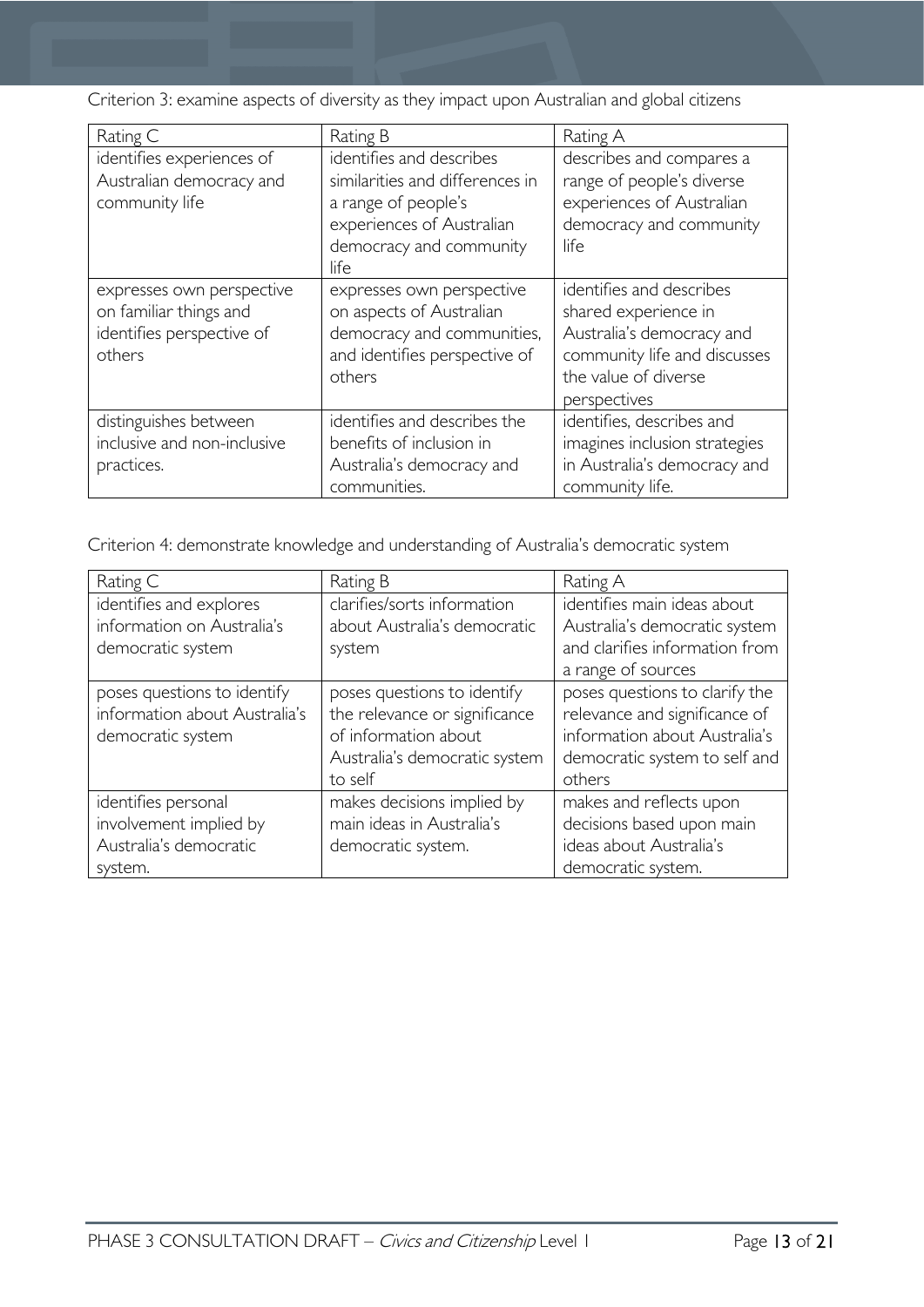Criterion 5: apply knowledge and understanding of local, national and global communities

| Rating C                                                                                      | Rating B                                                                                                               | Rating A                                                                                                                                                |  |  |
|-----------------------------------------------------------------------------------------------|------------------------------------------------------------------------------------------------------------------------|---------------------------------------------------------------------------------------------------------------------------------------------------------|--|--|
| identifies and explores<br>information on local, national<br>and global communities           | clarifies/sorts information<br>about local, national and<br>global communities                                         | identifies main ideas about<br>local, national and global<br>communities and clarifies<br>information from a range of<br>sources                        |  |  |
| poses questions to identify<br>information about local,<br>national and global<br>communities | poses questions to identify<br>the relevance of information<br>about local, national and<br>global communities to self | poses questions to clarify the<br>relevance and significance of<br>information about local,<br>national and global<br>communities to self and<br>others |  |  |
| identifies potential personal<br>involvement in local, national<br>and global communities.    | makes decisions implied by<br>potential personal<br>involvement in local, national<br>and global communities.          | makes and reflects upon<br>decisions based upon<br>potential personal<br>involvement in local, national<br>and global communities.                      |  |  |

Criterion 6: demonstrate capacity to participate with others in Australia's democratic system and communities

| Rating C                    | Rating B                       | Rating A                      |
|-----------------------------|--------------------------------|-------------------------------|
| participates in democratic  | facilitates or assists other's | makes decisions and takes     |
| action and local or global  | participation in democratic    | action to participate         |
| community                   | action and local or global     | democratically and            |
|                             | community                      | communally                    |
| describes how people        | identifies the communities to  | identifies the communities to |
| contribute to communities   | which they belong and what     | which they might belong and   |
|                             | they do as part of that        | what they can do to           |
|                             | community                      | contribute to those           |
|                             |                                | communities                   |
| identifies benefits of      | distinguishes between factors  | describes the factors that    |
| interacting with others and | that build positive            | contribute to positive        |
| belonging to communities.   | relationships and those that   | relationships with people in  |
|                             | don't.                         | communities.                  |

# <span id="page-13-0"></span>Quality Assurance

• This will be determined by TASC at time of accreditation.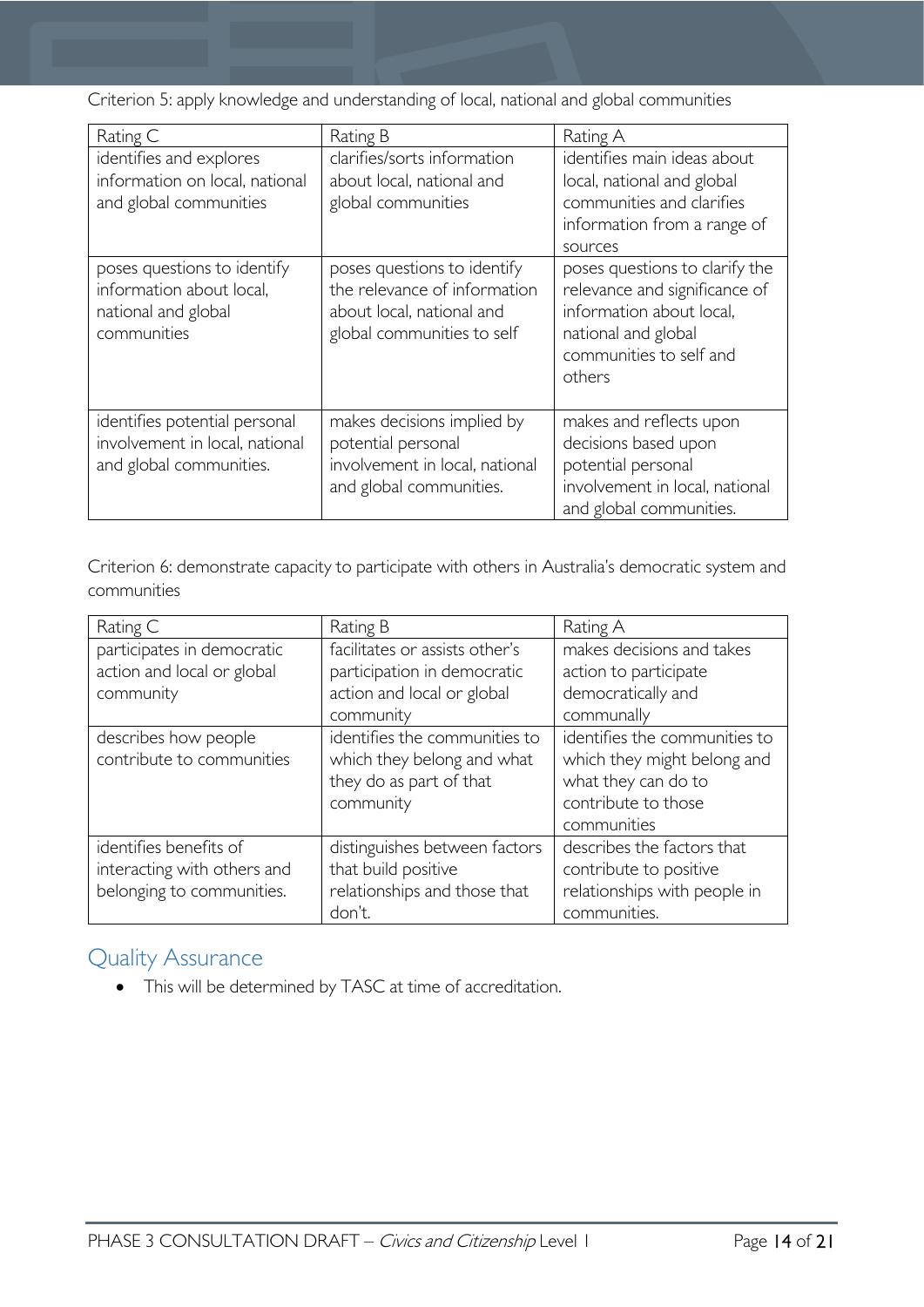# <span id="page-14-0"></span>Qualifications and Award Requirements

The final award will be determined by the Office of Tasmanian Assessment, Standards and Certification from 6 ratings.

The minimum requirements for an award in *Civics and Citizenship* Level 1 are as follows:

EXCEPTIONAL ACHIEVEMENT (EA) 5 'A' ratings, 1 'B' rating HIGH ACHIEVEMENT (HA)

3 'A' ratings, 2 'B' ratings, 1 'C' rating

COMMENDABLE ACHIEVEMENT (CA) 3 'B' ratings, 3 'C' ratings

SATISFACTORY ACHIEVEMENT (SA) 5 'C' ratings

PRELIMINARY ACHIEVEMENT (PA) 3 'C' ratings

A learner who otherwise achieves the ratings for an SA (Satisfactory Achievement) award but who fails to show any evidence of achievement in one or more criteria ('z' notation) will be issued with a PA (Preliminary Achievement) award.

## <span id="page-14-1"></span>Course Evaluation

• This will be confirmed by time of accreditation.

### <span id="page-14-2"></span>Course Developer

This course has been developed by the Department of Education's Years 9 to 12 Learning Unit in collaboration with Catholic Education Tasmania and Independent Schools Tasmania.

# <span id="page-14-3"></span>Accreditation and Version History

• Details to be determined by TASC at time of accreditation.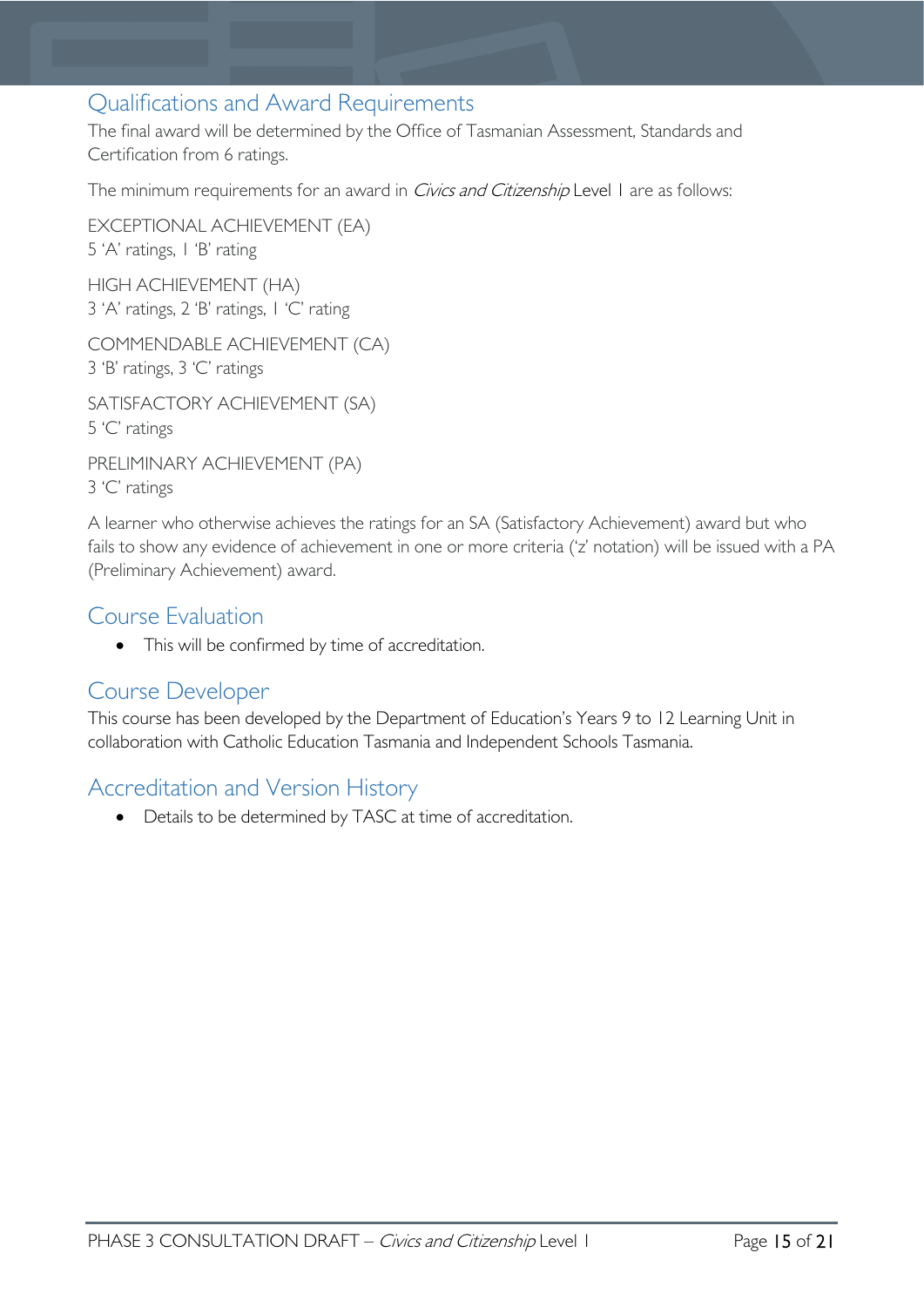# Appendix 1 - Line of Sight

| Learning Outcomes |                        |                             |                                            |                                                                                   |  |
|-------------------|------------------------|-----------------------------|--------------------------------------------|-----------------------------------------------------------------------------------|--|
| What students are | <b>Content</b>         |                             |                                            |                                                                                   |  |
| expected to learn | What teachers<br>teach | <b>Work Requirements</b>    |                                            |                                                                                   |  |
|                   |                        | Some of what<br>learners do | Criteria                                   |                                                                                   |  |
|                   |                        |                             | Key characteristics of<br>what learners do | <b>Standards</b>                                                                  |  |
|                   |                        |                             |                                            | Qualities to be<br>assessed for the key<br>characteristics of<br>what learners do |  |

<span id="page-15-0"></span>

| Learning Outcomes                                                              | Course Content | Work                     | Criteria       | Standards   | General              |
|--------------------------------------------------------------------------------|----------------|--------------------------|----------------|-------------|----------------------|
|                                                                                |                | Requirements             |                |             | Capabilities         |
|                                                                                |                |                          |                |             | (GC)                 |
| I. Communicate purposefully and appropriately about Civics and Citizenship.    | Module 1, 2, 3 | Module 1, 2, 3           | C              | E1, 2, 3    | GC:                  |
|                                                                                |                |                          |                |             | $\mathbb{C} \cong$   |
| 2. Apply fundamental metacognitive skills and self-management processes        | Module 1, 2, 3 | Module 1, 2, 3           | C <sub>2</sub> | E1, 2, 3    | GC:                  |
| individually and cooperatively.                                                |                |                          |                |             | $\mathbb{C}$ $\cong$ |
| 3. Identify or explain key aspects of diversity in Australia's communities and | Module 1, 2, 3 | Module 1, 2, $3 \mid C3$ |                | $E$ 1, 2, 3 | GC:                  |
| its relationship with the rest of the world.                                   |                |                          |                |             | $\mathbb{C} \cong$   |
| 4. Explain and apply aspects of Australia's democratic system.                 | Module I       | Module I                 | C <sub>4</sub> | E1, 2, 3    | GC:                  |
|                                                                                |                |                          |                |             | <u>ଜ କ</u>           |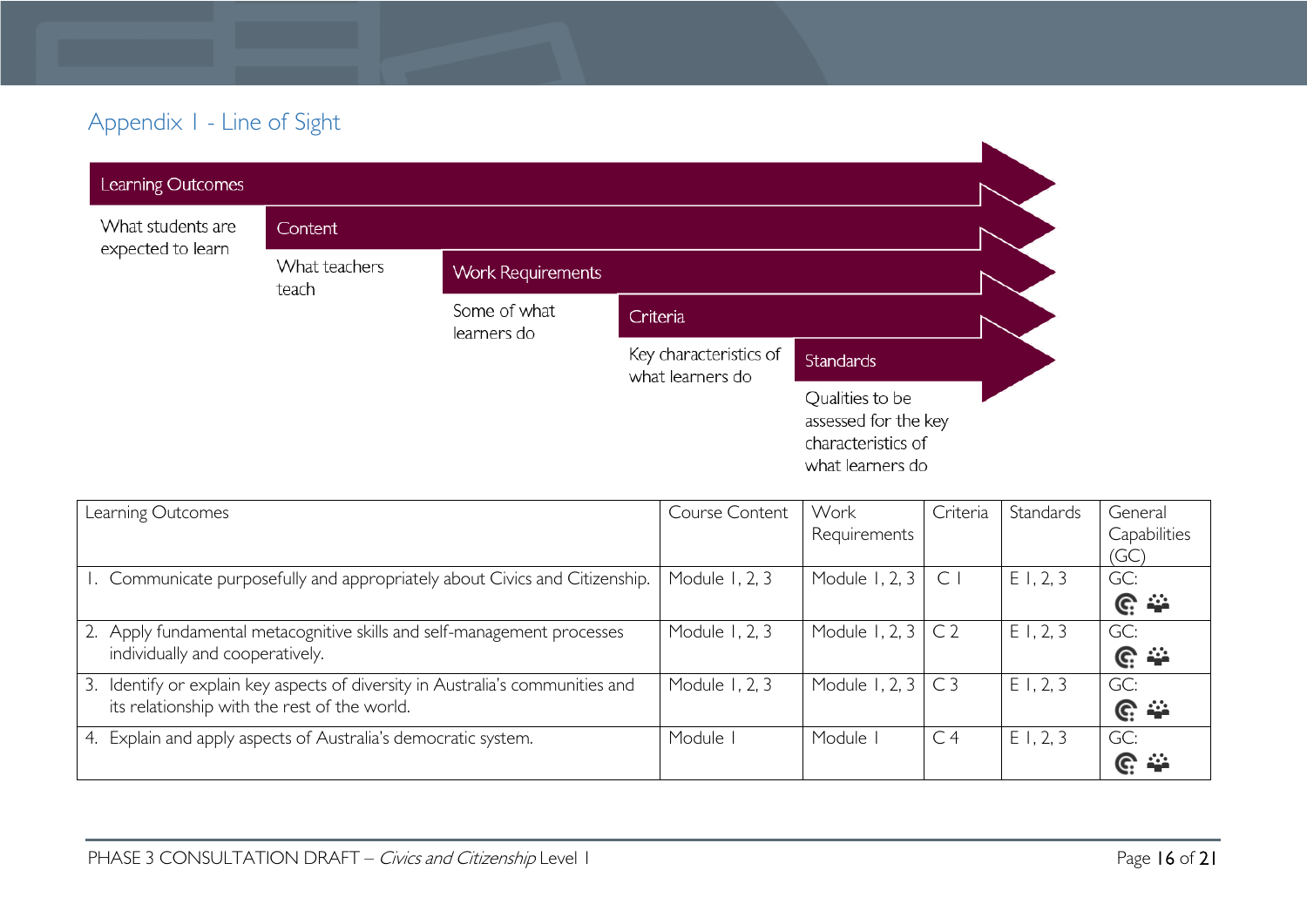| 5. Explain and apply fundamental knowledge about local, national and global<br>communities to real life scenarios that reflect their own lives. | Module 2 | Module 2 | E1, 2, 3 | $C \cong$  |
|-------------------------------------------------------------------------------------------------------------------------------------------------|----------|----------|----------|------------|
| 6. Participate with others in Australia's democratic system and local and<br>global communities.                                                | Module 3 | Module 3 | E1, 2, 3 | <u>େ କ</u> |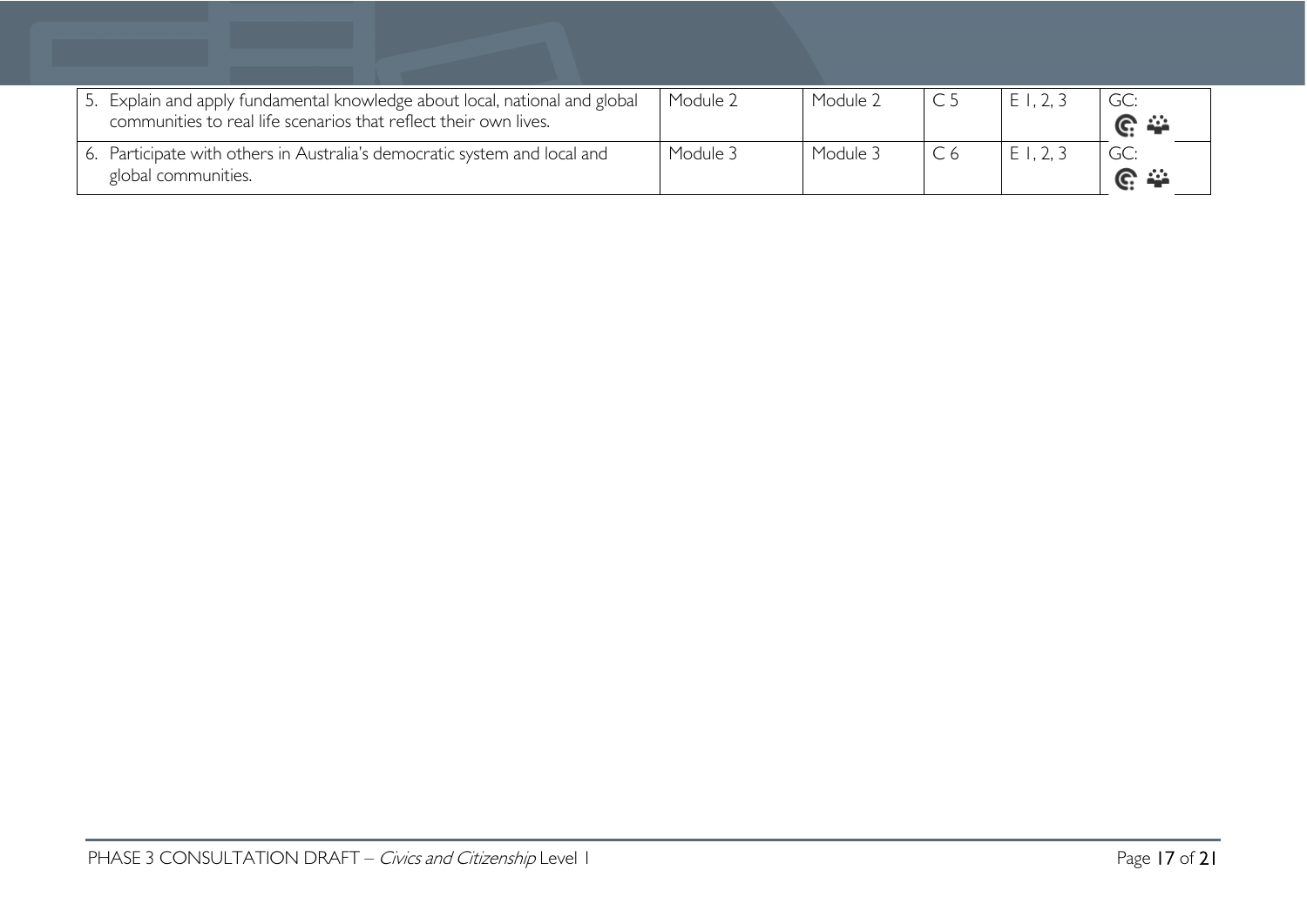# <span id="page-17-0"></span>Appendix 2 - Alignment to Curriculum Frameworks

There are no statements of national standards or frameworks relevant to this course.

# <span id="page-17-1"></span>Appendix 3 - Work Requirements

<span id="page-17-2"></span>Module 1 Work Requirements Specifications

Focus Area: Discipline-based Study

Title of Work Requirement: Australia's Democracy

Mode /Format: Folio

#### Learning Outcomes: 1, 2, 3, 4

Description: The work Requirement for Module I is a folio consisting of three components.

- Completion of the work requirement should involve participatory research, engagement with the political system, and personal responsibility
- Learners may choose a preferred topic from the topic options for components 1 and 3
- Learners may choose a suitable mode or modes of presentation from the presentation options
- Mode of presentation may vary between the components, and between tasks if relevant

| Component                 | Topic options                      |    | Presentation options      |  |
|---------------------------|------------------------------------|----|---------------------------|--|
| I. Our democratic process | Choose 2 (two) <i>(options a-d</i> |    | Paper based               |  |
|                           | may relate to a public             |    | Digital                   |  |
|                           | election or a learning based       |    | Audio/visual              |  |
|                           | election):                         |    | representation of         |  |
|                           | How to vote card (who<br>a.        |    | content                   |  |
|                           | to vote for)                       |    |                           |  |
|                           | How to vote instructions<br>h.     |    |                           |  |
|                           | Election advertisement             |    |                           |  |
|                           | Election results table<br>d.       |    |                           |  |
|                           | My representatives<br>e.           |    |                           |  |
| 2. Access to democracy    | Group presentation -               | a. | Set of posters            |  |
|                           | Barriers to participation in       | b. | Audio-visual presentation |  |
|                           | Australia's democracy              |    |                           |  |
| The law and me<br>3.      | Present advice to peers on         |    | Multi-modal presentation  |  |
|                           | topic a or b                       |    |                           |  |
|                           | Youth crime<br>a.                  |    |                           |  |
|                           | Consumer protection<br>b.          |    |                           |  |

Size: will be determined by the format chosen and should be set by the teacher.

Timing: will depend upon the learning context and the needs of the individual learner. Relevant criteria:

- Criterion 1
- Criterion 2
- Criterion 3
- Criterion 4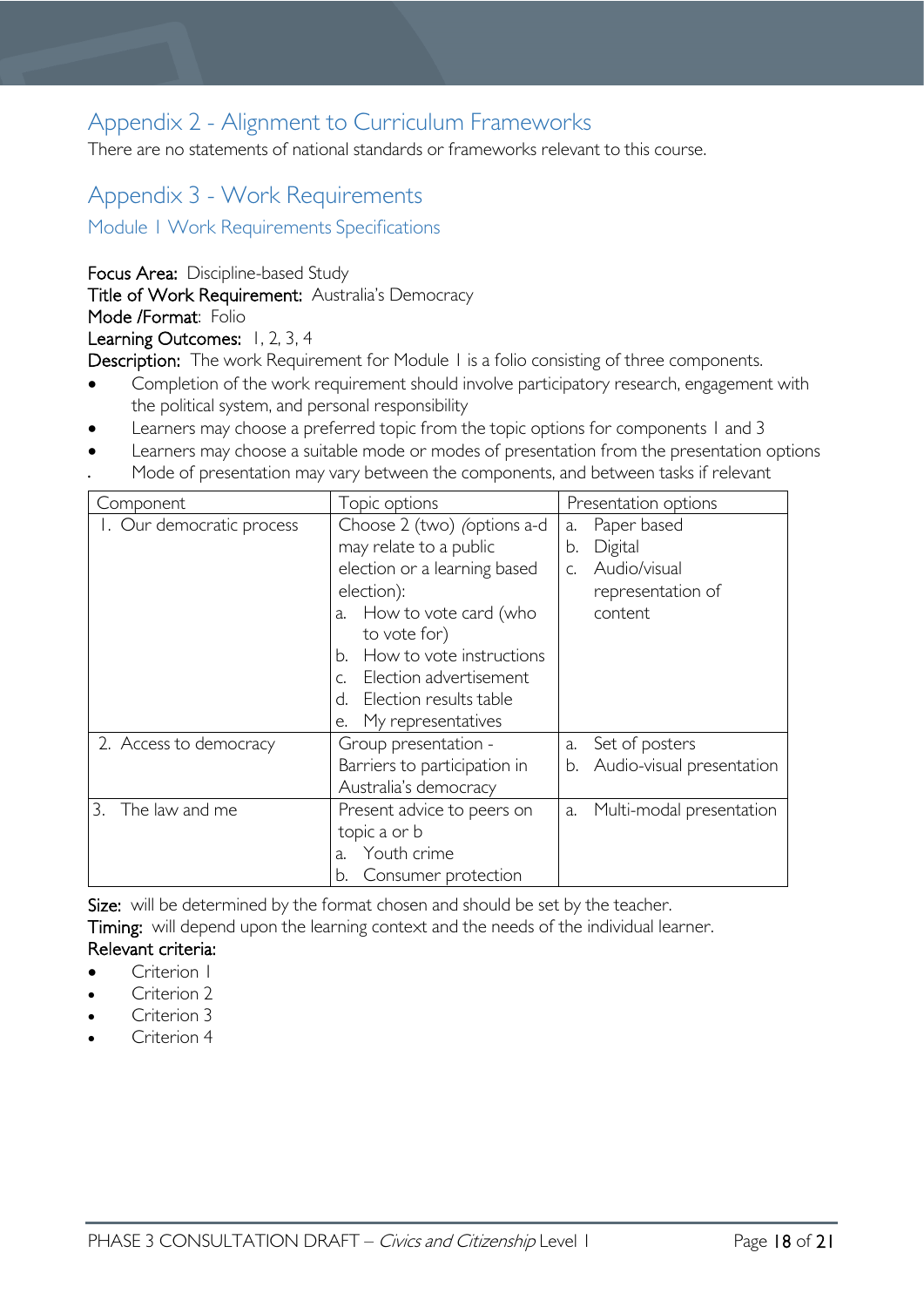### <span id="page-18-0"></span>Module 2 Work Requirements Specifications

Focus Area: Discipline-based Study

Title of Work Requirement: Communities

### Mode /Format: Folio

Learning Outcomes: 1, 2, 3, 5

Description: The work Requirement for Module 2 is a folio consisting of three components.

- Completion of the work requirement should involve participatory research, community engagement, and personal responsibility
- Learners may choose a preferred topic from the topic options
- Learners may choose a suitable mode or modes of presentation from the presentation options

| Component           | Topic options          | Presentation options         | Size            |
|---------------------|------------------------|------------------------------|-----------------|
| I. Community Groups | Research piece on      | Written report<br>a.         | 40 - 150 words  |
|                     | local community<br>a.  | Oral report<br>b.            |                 |
|                     | groups, or             | Creative response<br>$C_{1}$ |                 |
|                     | Inclusion in the<br>b. |                              |                 |
|                     | local community        |                              |                 |
| 2. Barriers to      | 3 barriers to<br>a.    | Poster<br>$\lambda$ .        | a. - one poster |
| participation       | community              | Speech<br>b.                 | per barrier     |
|                     | participation          | Audio-visual<br>C.           | b. or c. 100 -  |
|                     | b. 3 barriers to       | presentation                 | 150 words       |
|                     | being Australian       |                              |                 |
| c. Volunteering     | Group formal or        | Group report and             | $Report - 50 -$ |
|                     | informal               | individual signed            | 100 words       |
|                     | volunteering           | certificate                  |                 |
|                     | contribution to        |                              |                 |
|                     | local or<br>a.         |                              |                 |
|                     | global community<br>b. |                              |                 |

External agencies: volunteering may be completed with a local or global organisation or in the learning setting

### Relevant criteria:

- Criterion I
- Criterion 2
- Criterion 3
- Criterion 5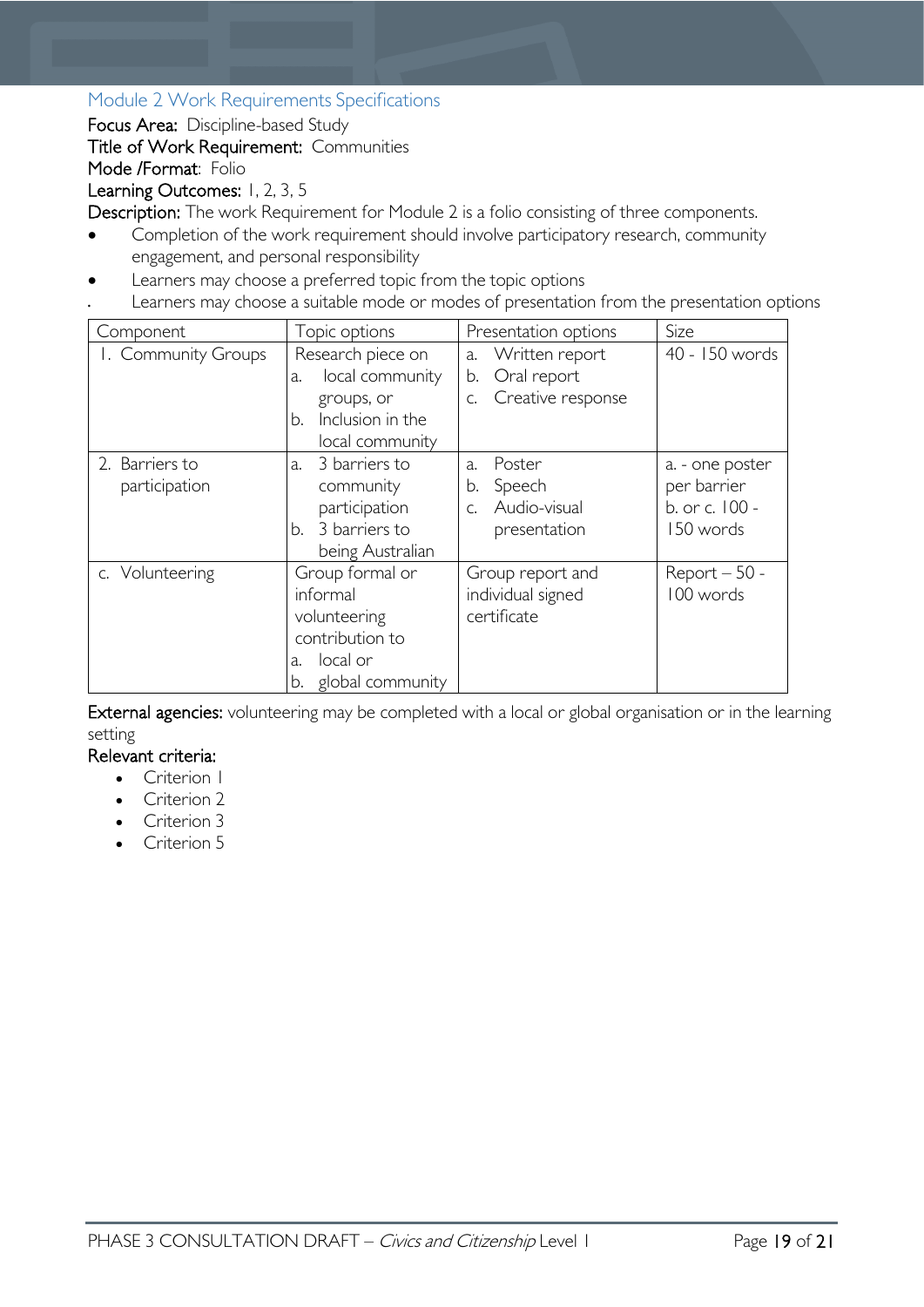### <span id="page-19-0"></span>Module 3 Work Requirements Specifications

Focus Area: Discipline-based Study

Title of Work Requirement: Global Citizens Project

Mode /Format: Project

Learning Outcomes: 1, 2, 3, 6

Description: The work Requirement for Module 3 is a group project

- Completion of the work requirement should involve participatory research, engagement with the political system, community involvement and personal responsibility
- Learners may choose a preferred topic from the topic options
- Learners may choose a suitable mode or modes of presentation from the presentation options

|                | Topic options (pick one)     | Presentation components | Presentation options        |
|----------------|------------------------------|-------------------------|-----------------------------|
|                | a. Environment initiative    | Topic outline           | a. Written presentation     |
|                | b. Democracy initiative      | Project Plan            | b. Digital presentation     |
| $\mathsf{C}$ . | Inclusion initiative         | Report                  | c. Multi-modal presentation |
|                | d. Poverty initiative        | Evaluation<br>4.        |                             |
|                | e. Social Justice initiative |                         |                             |
| 1f. .          | Teacher approved             |                         |                             |
|                | initiative                   |                         |                             |

### Size:  $60 - 200$  words

External agencies: Learners may wish to engage with global or local not-for-profit organisations Relevant criteria:

- Criterion I
- Criterion 2
- Criterion 3
- Criterion 6

# <span id="page-19-1"></span>Appendix 4 – General Capabilities and Cross-Curriculum Priorities

Learning across the curriculum content, including the cross-curriculum priorities and general capabilities, assists students to achieve the broad learning outcomes defined in the Alice Springs (Mparntwe) Education Declaration (December 2019).

General Capabilities:

The general capabilities play a significant role in the Australian Curriculum in equipping young Australians to live and work successfully in the twenty-first century.

In the Australian Curriculum, capability encompasses knowledge, skills, behaviours and dispositions. Students develop capability when they apply knowledge and skills confidently, effectively and appropriately in complex and changing circumstances, in their learning at school and in their lives outside school.

The general capabilities include:

- Critical and creative thinking  $\mathbb{C}$
- Ethical understanding  $\div$
- Information and communication technology capability  $\cdot\overrightarrow{\mathbf{x}}$
- **Intercultural understanding S**
- Literacy  $\blacksquare$
- Numeracy **\***
- Personal and social capability  $\ddot{\bullet}$